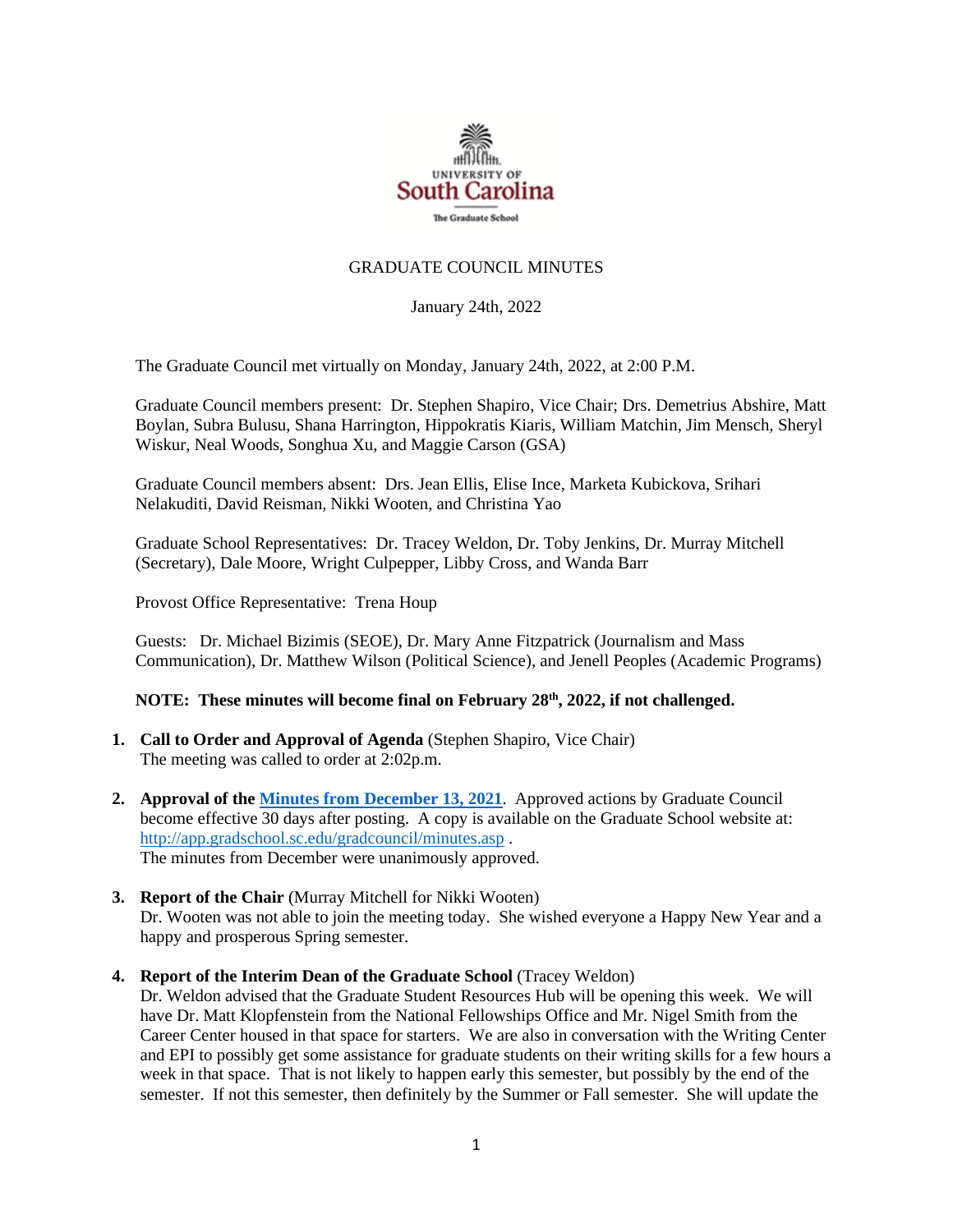Graduate Council as things come together. Wright Culpepper will be overseeing that space, and we will also hire a graduate student for a few hours each week to assist with some administrative needs.

She sent out a welcome letter a week ago and redistributed the orientation that was hosted virtually this past fall for any new students who are starting this semester or continuing students who would benefit from that information. She also redistributed the links to the Campus Helpers Panel that we hosted last Fall in hopes that you will help us to get the word out about those resources on campus and make sure the students know about how to access those resources when they need them.

Dr. Weldon reminded the Graduate Council that the Rising Star Fellowship is currently accepting nominations for new students who are either graduates of an HBCU or are current students at an HBCU who are interested in applying for a 4+1 program. If you know of eligible students or have any eligible students in your applicant pool whom you have accepted into your program, we encourage you to nominate them for that fellowship.

### **5. Report of the Secretary of the Graduate Council** (Murray Mitchell)

Dr. Mitchell identified that the Graduate Directors meeting for the Spring semester has been scheduled for Tuesday, March  $15<sup>th</sup>$  from 2:00p.m. to 3:30p.m. You are more than welcome to join and to pass this information on to graduate directors in your programs as well. As an additional reminder for everyone, the updated Graduate Director Handbook is available on the Graduate School's website. There are several useful resources with electronic bookmarks and links to the forms and/or other information that might be helpful. Printing a hard copy is just a little less useful way to use that document. He also identified that we are in the process of drafting a Graduate Student Handbook. It will not supersede whatever program handbook might be in place, but hopefully it will provide a little additional support information for students as they navigate the process toward a graduate degree. We will be working with Dr. Michelle Hardee from CTE to include information that will be helpful for graduate assistants and for graduate assistant training.

Maggie Carson (GSA) requested the opportunity for graduate student input into the creation of this document. Dr. Mitchell assured her that such input would be solicited and most welcome.

## **6. Report of the Interim Associate Dean for Diversity, Equity, and Inclusion, and Associate Director, Grace Jordan McFadden Professors Program** (Toby Jenkins)

Dr. Jenkins announced that an email went out to graduate directors that notified them that the Grace Jordan McFadden Professors Program (GJMPP) is now accepting nominations through February 15<sup>th</sup>. Should anyone have any questions about the nomination process, feel free to email her.

Dean Weldon had requested a welcome event for last Fall semester that got pushed back and postponed due to COVID issues at that time. They are hoping that this does not affect us now in the Spring semester. This event has been rescheduled for February  $25<sup>th</sup>$ . We will be welcoming our scholarly community, the GJMPP, Graduate Civic Scholars, SREB scholars, and the Presidential Fellows scholars for this event. We will be bringing all those communities together to meet each other and receive an address, a welcome, and a greeting from the administrative leadership of the UofSC. This event will not be open to everyone, but it is something that we are going to start doing for those students in your programs that participate in those communities or have fellowships.

Finally, they are starting a "Graduate Inclusive Excellence" series. The focus will be on graduate faculty and will provide some DEI discussions and training perspectives taking on pertinent DEI issues. Particular attention will be the faculty and graduate assistants teaching in our graduate programs. Our first DEI talk is scheduled virtually via Zoom for Wednesday, February 16<sup>th</sup>, with Dr. Julie Posselt from the University of Southern California. Her research and expertise are specifically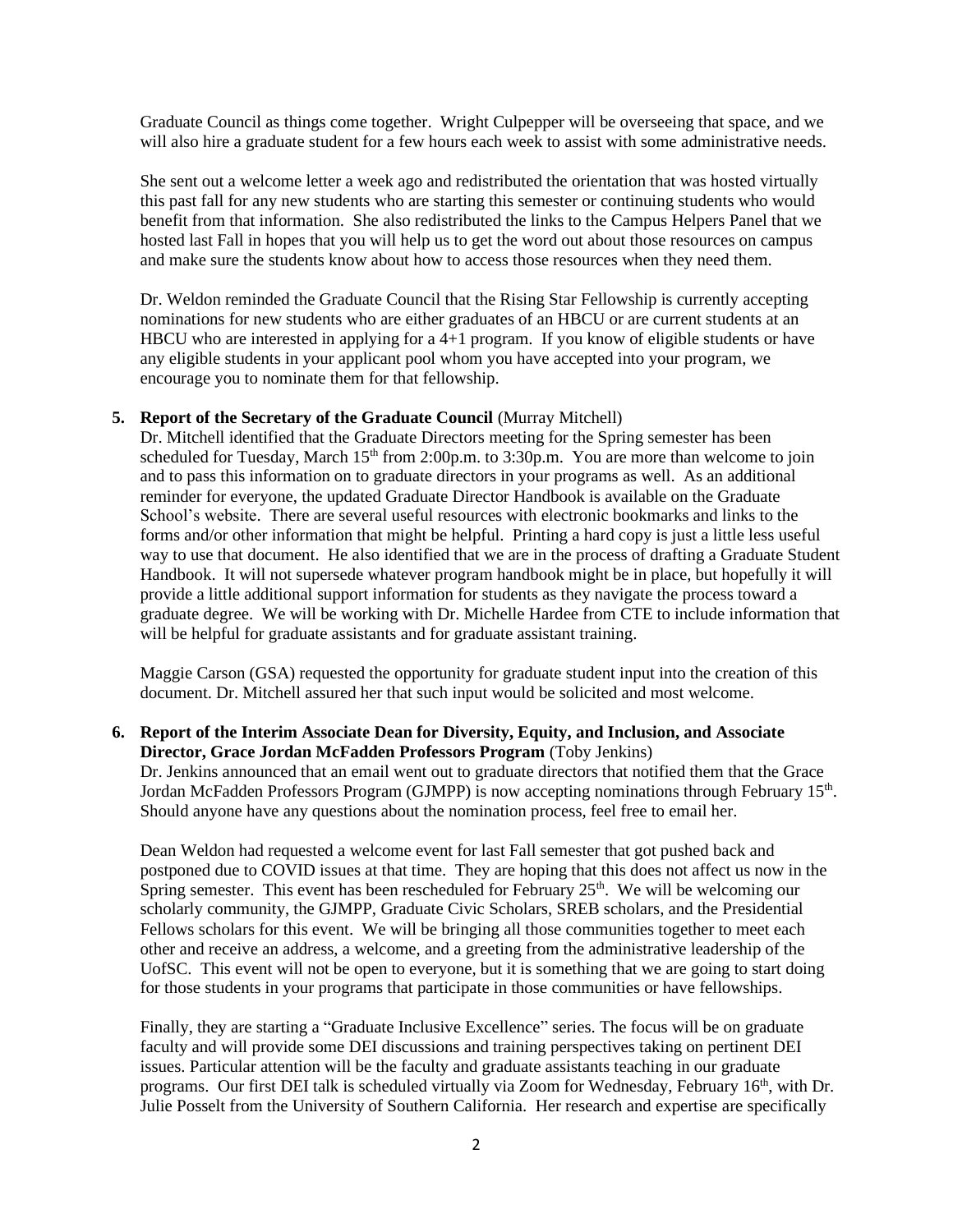focused on holistic graduate admissions; so, we are rethinking long-standing practices and cultural norms around assessing graduate admissions and what to include and what to consider. Dr. Jenkins sent out publicity on this DEI talk last week. Another reminder will come out next week. Please forward this publicity notification to your graduate faculty colleagues, and please encourage the graduate admission decision-makers to attend this session.

## **7. Report on Professional Development** (Wright Culpepper)

Wright shared that he is very excited about the launching of the Graduate Student Resources Hub and anticipates some growth there over the next semester and year. He reminded everyone that Discover UofSC is scheduled for April  $22<sup>nd</sup>$ . He depends heavily on faculty to assist with the undergraduate poster presentations, evaluations of graduate student posters, and the three-minute thesis presentations. If you are interested specifically in judging the three-minute thesis presentations for graduate students, please reach out to him directly so he can start putting together a roster. It is always helpful to have a game plan going into the registration process for students.

So that we know how many students we will be able to accommodate, your students should start hearing announcements about registering to present in the coming week. Information is already up on the website of the Vice President for Research about the timeline; so, your students, and then you or any of your faculty who are interested in judging can go ahead and get that on your calendars.

I do want to note that we have been a little slow this semester in getting our professional development calendar posted simply because of so many moving parts with COVID. Topics are largely set, but whether to host them in person, hybrid or virtually, are logistics being finalized. We anticipate this week that the calendar will be finalized, and students will be able to register for events starting in February. We are shifting some things around with our Financial Literacy series this semester. Founders Federal Credit Union was supposed to be doing a taxes-based lesson in February; but they are having to push that to March and flip some of those dates. If any of your students have any specific questions, feel free to have them reach out to me.

On February 11th at noon, Dr. Sam Todd, Associate Dean in HRSM, will lead a workshop on preparing to apply and interview for tenure track positions. Registration will go live either this week or next week. We are still working to find a location for this workshop.

# **8. Report of the Graduate Student Association** (Maggie Carson)

Maggie reported that GSA has a lot of things coming up in the next two weeks. On Wednesday, they have their first Women's Mentorship Luncheon initiative for the Spring semester. They have a long wait list and are excited that faculty are willing to participate in mentoring graduate students. If any of your students are interested, we are opening the links for our February, March, and April luncheons because we'd like to have them all fully attended. On Thursday, January  $27<sup>th</sup>$ , from 11a.m. to 1p.m., we have our first Town Hall of the Spring semester. We have a couple of speakers from the Leadership Center, Off Campus Student Housing, and representatives from Campus Recreation. It is also an opportunity for all graduate students to come and voice any concerns or comments that they may have or questions so that GSA can either answer those or we can get those to the proper channels. We are here to work for the students, and we hope that they bring comments and questions. Lunch will be provided.

This Friday we have our first bi-weekly meeting of the Spring semester from 3p.m. to 5p.m. in the Russell House. Students can also come to those open meetings. Next Thursday, February 3rd, we have our first social event of this semester. We are calling it our Winter Social, and it is scheduled for 6p.m. to 8p.m. in the Russell House Ballroom. It will be a time for graduate students to come together and focus on our community. Food will be served.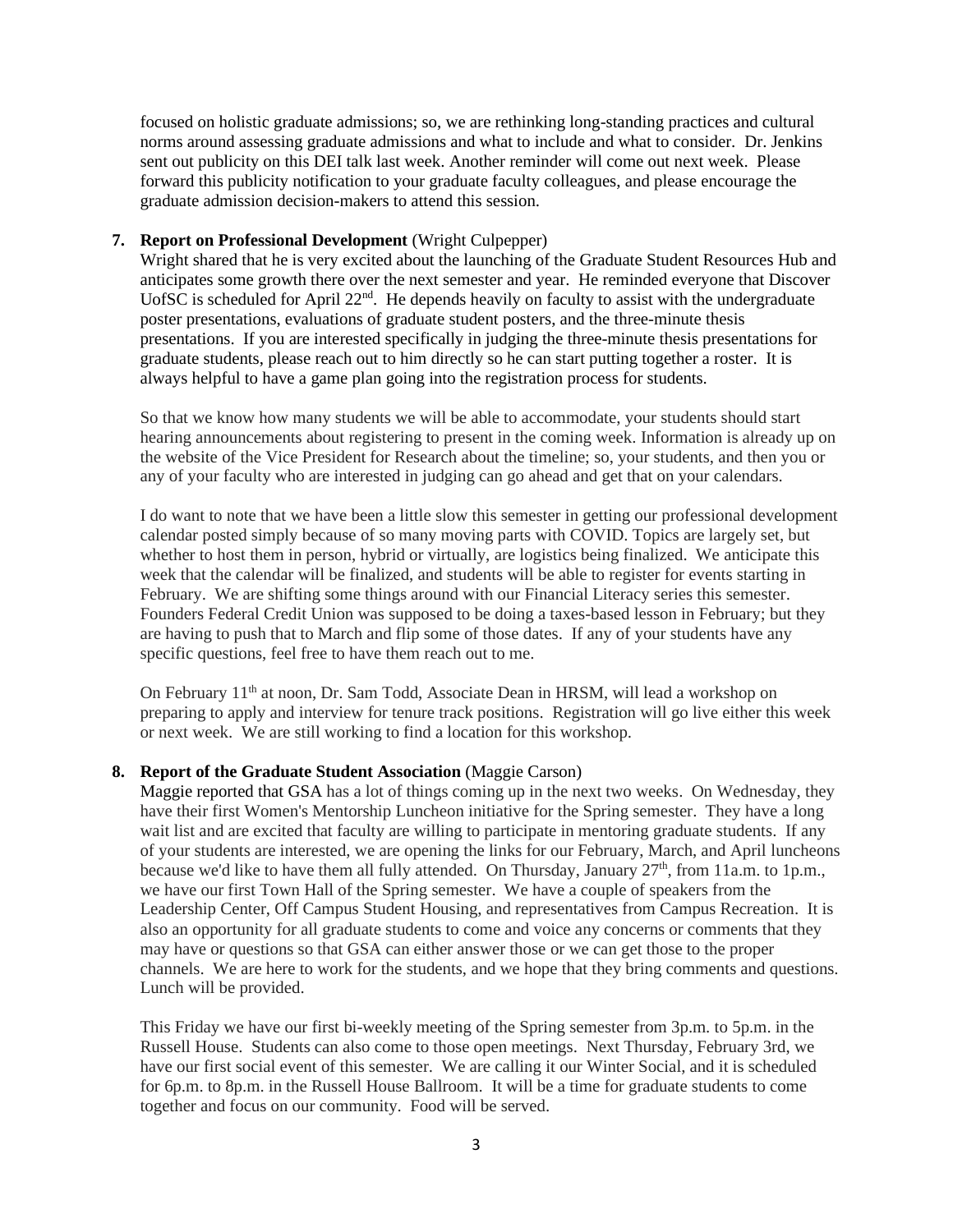Carolina Day is this Wednesday. We are trying to get someone from GSA to go represent some graduate student talk on that day as it happens to coincide with our Women's Mentorship Luncheon.

The application for the GSA Awards, an initiative that we started last year, is now open for the next month. We have all kinds of areas where you can apply for leadership, research, teaching overall master's student, overall PhD student, etc. It is a great opportunity for your students to be honored for the hard work that they do. Please push this application out to your students. Last year we had we had about 250 applicants; so, we are looking to increase those applicant numbers this year.

GSA Awards Link: [https://universityofsouthcarolina](https://universityofsouthcarolina-yrckc.formstack.com/forms/graduate_student_recognition_awards_application_form_copy)[yrckc.formstack.com/forms/graduate\\_student\\_recognition\\_awards\\_application\\_form\\_copy](https://universityofsouthcarolina-yrckc.formstack.com/forms/graduate_student_recognition_awards_application_form_copy)

Graduate Student Recognition Awards Application 2022 Formstack Form - Graduate Student Recognition Awards Application 2022



GSA townhall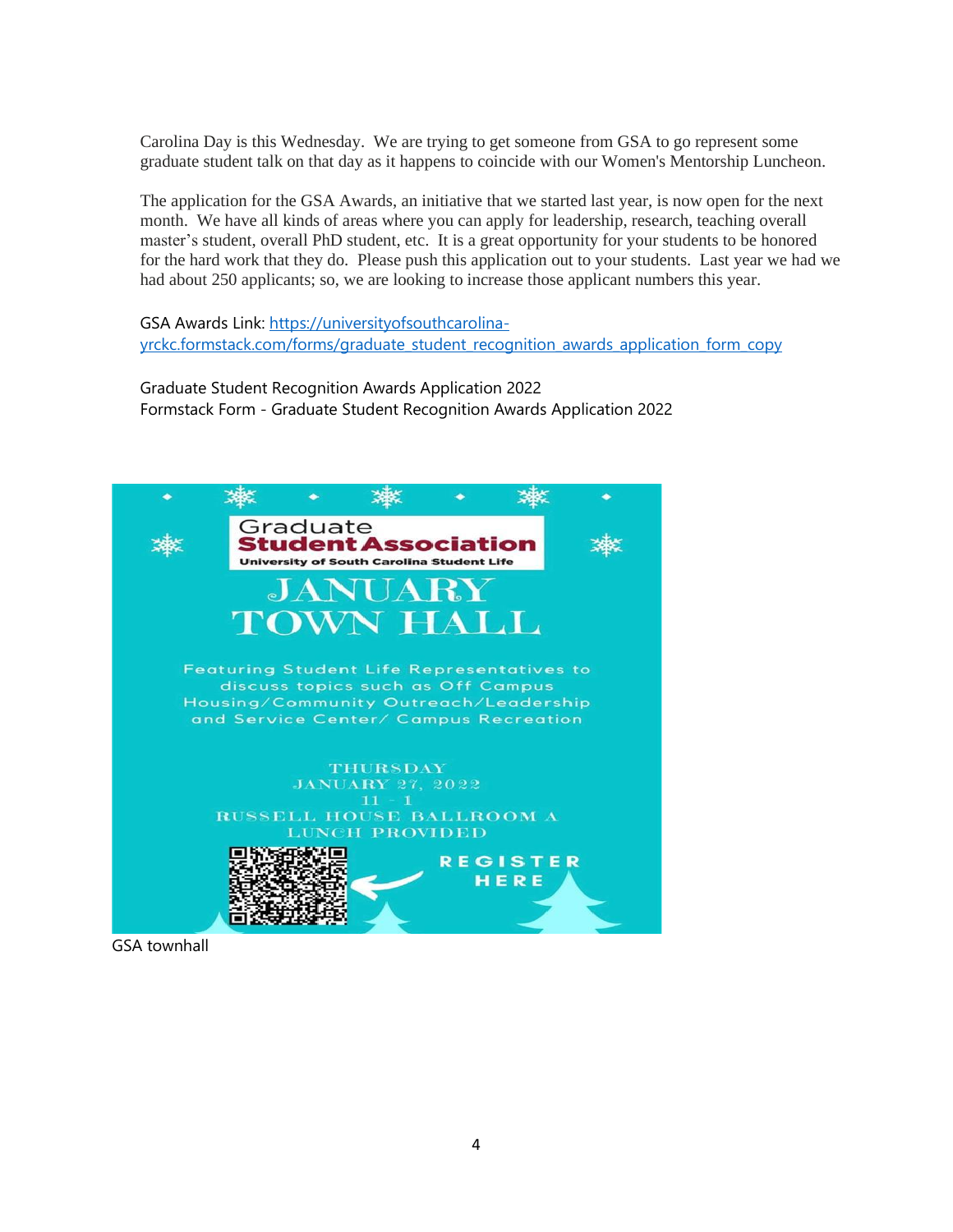

**9. Report of the Academic Policy and Practices Committee** (Stephen Shapiro) No report.

# **10. Report of the 500/600 Level Courses** (Murray Mitchell)

This report is presented to Council for informational purposes only; no action is necessary. Dr. Mitchell sits as an ex officio (non-voting) member on the Curricula and Courses Committee that reviews undergraduate proposals. His role is to ensure that 500 and 600 level courses provide an appropriate accommodation for students enrolled in such courses for graduate credit.

# **500/600 Courses for January 2022 Grad Council**

(CCP = Course Change Proposal; NCP=New Course Proposal)

**EDTE 600** (3) Systematic Effective Teaching (CCP: SU 2022) **EMCH 507** (3) Computer-Aided Design (CCP Fall 2023) **EMCH 508** (3) Finite Element Analysis in Mechanical Engineering (CCP: Fall 2023)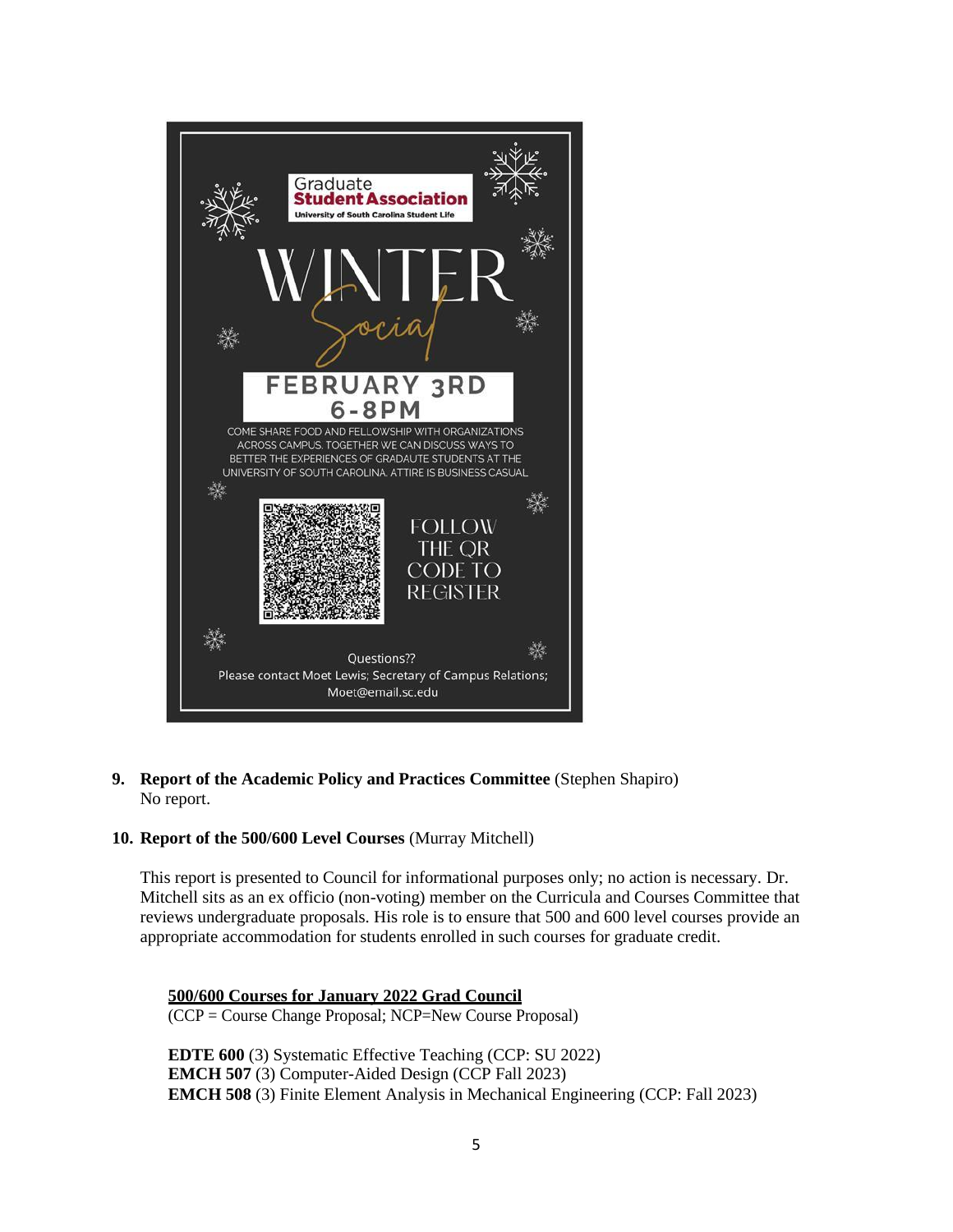**EMCH 516** (3) Control Theory in Mechanical Engineering (CCP: Fall 2023) **EMCH 571** (3) Mechanical Behavior of Materials (CCP: Fall 2023) **EMCH 575** (3) Adaptive Materials and Smart Structures (CCP: Fall 2023) **EMCH 584** (3) Advanced Mechanics of Materials (CCP: Fall 2023) **EMCH 586** (3) Experimental Stress Analysis (CCP: Fall 2023) **EMCH 594** (3) Solar Heating (CCP: Fall 2023) **EPID 542** (3) Global Health Epidemiology (NCP: SU 2022) **ITEC 552** (3) Linux Programming and Administration (CCP: Fall 2023) **JOUR 536** (3) Crisis Communications (CCP: Fall 2023) **JOUR 553** (3) Motion Graphics for Visual Communications (NCP: Fall 2022) **MUSC 523** (3) Techniques and Materials of Tonal Music (CCP: SU 2022) **PUBH 678** (1) Transforming Health Care for the Future (CCP: Fall 2023)

#### **11. Associate Graduate Faculty Nominations** (Murray Mitchell)

Dr. Mitchell has been empowered by the Graduate Council to review nominations to ensure that nominees meet published requirements for membership as Associate Members of the Graduate Faculty. Nominees must then be considered by a vote of the Graduate Council.

| Name:    | <b>Sheryl Mitchell (DNP)</b>                             |
|----------|----------------------------------------------------------|
| Program: | College of Nursing                                       |
| Term:    | Fall 2021 - Fall 2026                                    |
| Name:    | <b>Jennifer Morrison</b> (PhD)                           |
| Program: | College of Education (Instruction and Teacher Education) |
| Term:    | Spring $2022 -$ Spring 2027                              |

*These nominations were unanimously approved by Graduate Council.*

## **12. Fellowships and Scholarships Committee** (Murray Mitchell for Jean Ellis)

Dr. Ellis was not able to join the meeting today. She wanted the Council to know that they have identified some additional members for the committee. Since Wright Culpepper offers support for that committee, he would be available to field any questions that you might have.

Wright noted that the first deadline for the Presidential Fellowship nomination process is this Friday, January  $28<sup>th</sup>$ . Those nominations are to be submitted directly to him by the graduate director of the respective programs. If anyone has any questions about the nomination process, he is happy to field those questions for anyone new to the process. The Presidential Fellowship is a \$10,000 supplemental award for students who have been admitted to a PhD program or an MFA program for Fall 2022. If a program cannot meet the January 28th nomination deadline, there is another one in late February in which programs with later application deadlines can nominate. We can accept those nominations now and hope to have an update on a forming cohort of new fellows at our next meeting in February. The deadlines are all posted on the Graduate School's website.

Dr. Bulusu asked for clarification on how this year differs from previous years when we have had more opportunities to nominate for the Presidential Fellowship. Wright responded to clarify that we have only two deadlines this year, not three as has been true in the past. We changed it because over the years, we have had smaller and smaller cohorts; so, ten years ago we were having to filter a cohort of 30. Now, we are down to hopefully 10 to 12 per year. The volume is much smaller, and we are